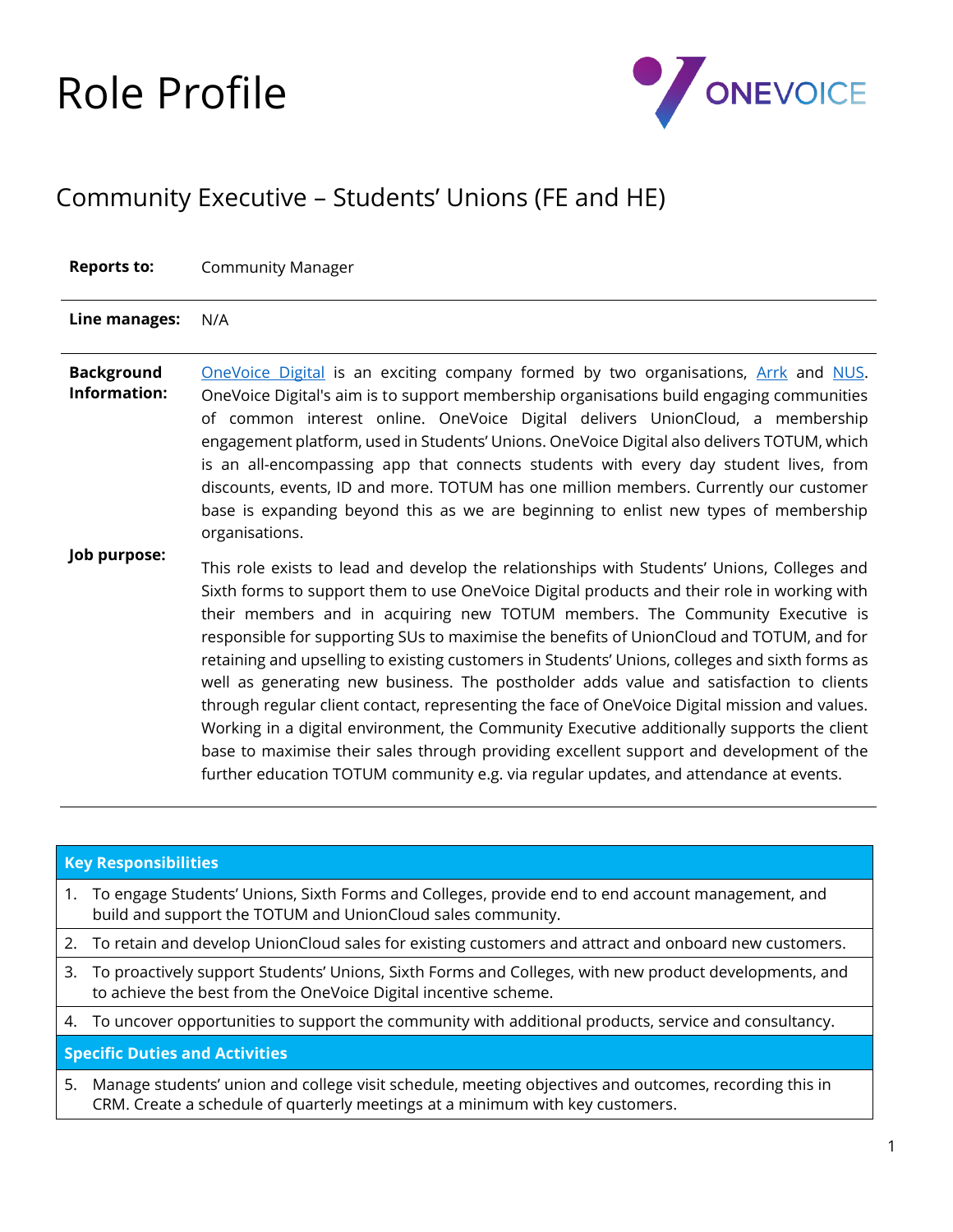| Develop market insight and marketing activation, work closely with Students' Unions, Sixth Forms and<br>6.<br>colleges, and build development plans by understanding their needs.                  |                  |                  |  |  |  |
|----------------------------------------------------------------------------------------------------------------------------------------------------------------------------------------------------|------------------|------------------|--|--|--|
| Develop and share best practice methodology using knowledge base and case studies which showcase<br>7.<br>excellence                                                                               |                  |                  |  |  |  |
| Influence the creation and definition of new value add services for the community<br>8.                                                                                                            |                  |                  |  |  |  |
| Escalate opportunities to improve customer experience.<br>9.                                                                                                                                       |                  |                  |  |  |  |
| 10. Partner with relevant internal departments to drive overall customer value and satisfaction.                                                                                                   |                  |                  |  |  |  |
| <b>Shared Duties and Activities</b>                                                                                                                                                                |                  |                  |  |  |  |
| 11. To assist other members of OneVoice Digital departments as required.                                                                                                                           |                  |                  |  |  |  |
| 12. To develop and maintain excellent relationships with internal and external contacts including (but not<br>exclusively): line managers, staff and officers involved in digital product usage.   |                  |                  |  |  |  |
| 13. To undertake any other reasonable duties or projects as required by your Line Manager.                                                                                                         |                  |                  |  |  |  |
| 14. Ethical Digital is important to OneVoice Digital. All staff and volunteers are expected to go about their<br>roles in a resource efficient manner, in keeping with our ethical digital values. |                  |                  |  |  |  |
| 15. Be committed to, and champion, OneVoice Digital's shared cultural values, aims and mission.                                                                                                    |                  |                  |  |  |  |
| <b>Qualifications</b>                                                                                                                                                                              | <b>Essential</b> | <b>Desirable</b> |  |  |  |
| Educated to 'A' level standard or equivalent.                                                                                                                                                      |                  | Χ                |  |  |  |
| Graduate or equivalent.                                                                                                                                                                            |                  | X                |  |  |  |
| Professional qualification in marketing or sales (e.g. CIM)                                                                                                                                        |                  | X                |  |  |  |
| GCSE or equivalent, Maths and English, grade C or above                                                                                                                                            | X                |                  |  |  |  |
| <b>Experience</b>                                                                                                                                                                                  | <b>Essential</b> | <b>Desirable</b> |  |  |  |
| Experience of working in or with Students' Unions, Colleges and/or sixth forms                                                                                                                     | Χ                |                  |  |  |  |
| Account management or customer service experience                                                                                                                                                  | X                |                  |  |  |  |
| Proven Sales success in software/IT sales                                                                                                                                                          |                  | X                |  |  |  |
| Experience of identifying and forging partnerships with key contacts and decision<br>makers and of closing sales                                                                                   |                  |                  |  |  |  |
| Experience of developing customer communities and providing ongoing support.                                                                                                                       |                  | X                |  |  |  |
| <b>Knowledge</b>                                                                                                                                                                                   | <b>Essential</b> | <b>Desirable</b> |  |  |  |
| Broad knowledge of sales processes including effective stakeholder management                                                                                                                      | X                |                  |  |  |  |
| Knowledge of Students' Union trends and processes                                                                                                                                                  |                  |                  |  |  |  |
| Understanding of account management                                                                                                                                                                |                  |                  |  |  |  |
| Knowledge of UK education sector                                                                                                                                                                   |                  | Χ                |  |  |  |
| <b>Skills</b>                                                                                                                                                                                      | <b>Essential</b> | <b>Desirable</b> |  |  |  |